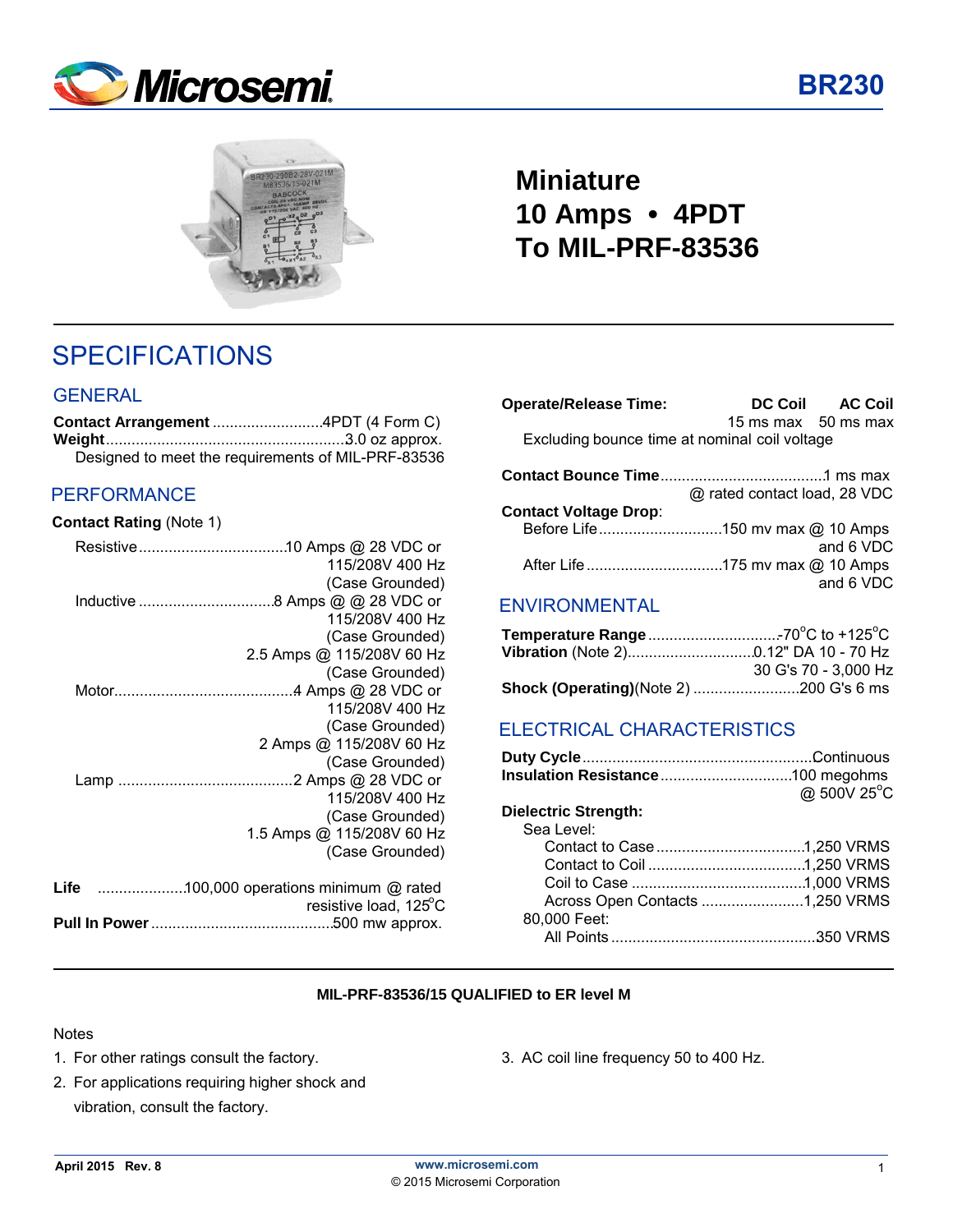

#### COIL DATA

| <b>MODEL BR230 PART NUMBER</b>   | BR230-20()()-6V | BR230-78()()-12V | BR230-290()()-28V | BR230-890()()-48V | BR230AC-()()-115V<br>(Note 3) |
|----------------------------------|-----------------|------------------|-------------------|-------------------|-------------------------------|
| NOMINAL COIL VOLTAGE             | 6 VDC           | 12 VDC           | 28 VDC            | 48 VDC            | <b>115 VAC</b>                |
| MAXIMUM COIL VOLTAGE             | 8 VDC           | 15 VDC           | 29 VDC            | 59 VDC            | <b>122 VAC</b>                |
| PULL IN VOLTAGE (MAX $@$ +125°C) | 4.5 VDC         | 9 VDC            | 18 VDC            | 36 VDC            | 90 VAC                        |
| DROP OUT VOLTAGE (MAX)           | 1.8 VDC         | 3.5 VDC          | 5.1 VDC           | 11 VDC            | 5 - 30 VAC                    |
| COIL RESISTANCE $\pm$ 10% @ 25°C | 20 OHMS         | 78 OHMS          | 290 OHMS          | 890 OHMS          | $I = 0.04$ AMPS               |



**SCHEMATIC** 

### TERMINAL VIEWS TERMINAL STYLES



### MOUNTING CODES



#### GENERAL NOTES

- Unless otherwise specified, all tests made at nominal coil voltages,  $@$  25 $°C$ .
- For special coil variations, switching configurations, terminals styles and mounting types, consult the factory.
- Unless otherwise specified, tolerances on decimal dimensions are ± .010".
- Specifications contained herein are subject to change without notice.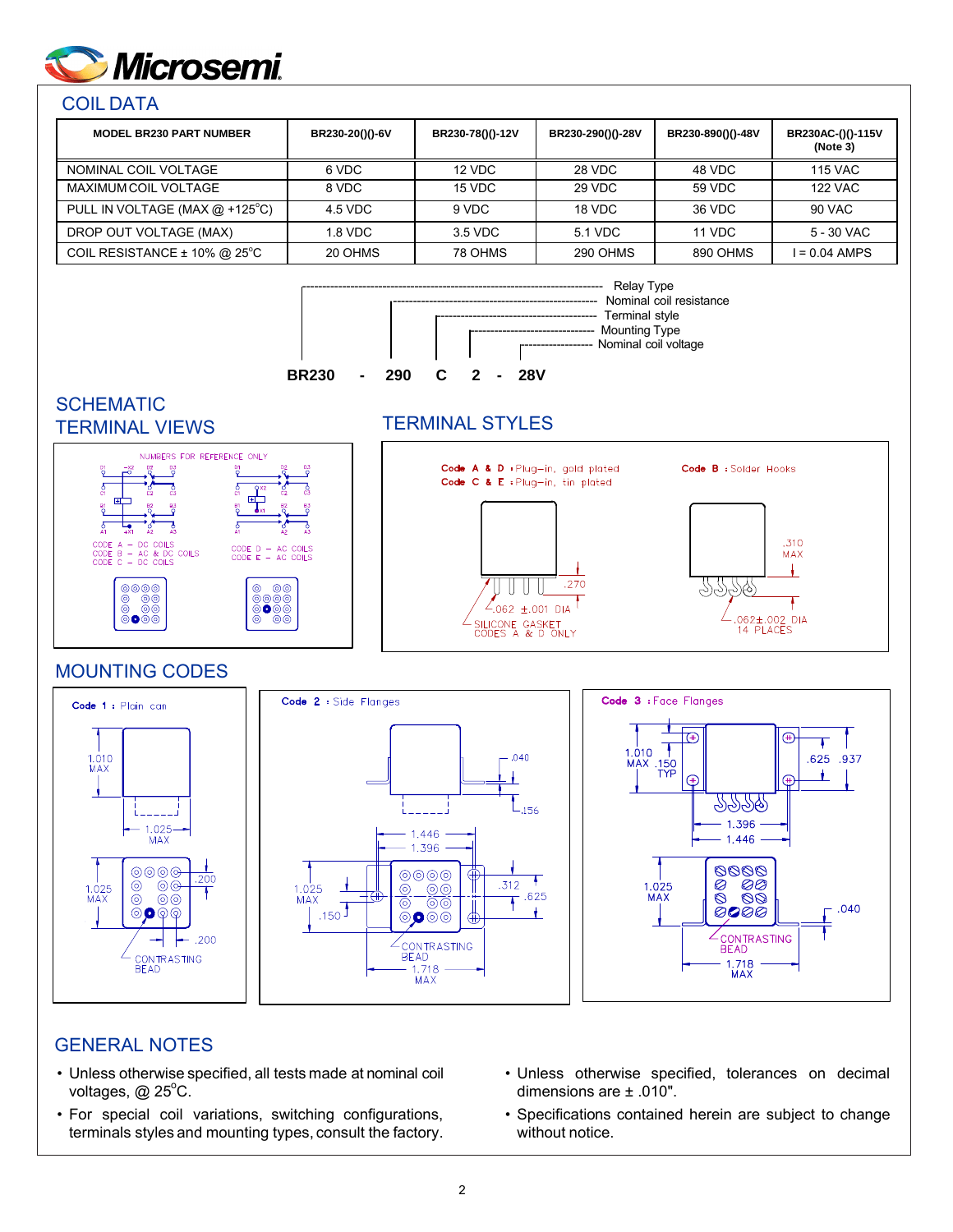

#### **Microsemi Corporate Headquarters** One Enterprise, Aliso Viejo, CA 92656 USA

**Within the USA**: +1 (800) 713-4113 **Outside the USA**: +1 (949) 380-6100 **Sales**: +1 (949) 380-6136 **Fax**: +1 (949) 215-4996

#### **E-mail:** [sales.support@microsemi.com](mailto:sales.support@microsemi.com)

© 2015 Microsemi Corporation. All rights reserved. Microsemi and the Microsemi logo are trademarks of Microsemi Corporation. All other trademarks and service marks are the property of their respective owners.

Microsemi Corporation (Nasdaq: MSCC) offers a comprehensive portfolio of semiconductor and system solutions for communications, defense & security, aerospace and industrial markets. Products include high-performance and radiation-hardened analog mixed-signal integrated circuits, FPGAs, SoCs and ASICs; power management products; timing and synchronization devices and precise time solutions, setting the world's standard for time; voice processing devices; RF solutions; discrete components; security technologies and scalable anti-tamper products; Power-over-Ethernet ICs and midspans; as well as custom design capabilities and services. Microsemi is headquartered in Aliso Viejo, Calif., and has approximately 3,400 employees globally. Learn more at**<www.microsemi.com>**.

Microsemi makes no warranty, representation, or guarantee regarding the information contained herein or the suitability of its products and services for any particular purpose, nor does Microsemi assume any liability whatsoever arising out of the application or use of any product or circuit. The products sold hereunder and any other products sold by Microsemi have been subject to limited testing and should not be used in conjunction with mission-critical equipment or applications. Any performance specifications are believed to be reliable but are not verified, and Buyer must conduct and complete all performance and other testing of the products, alone and together with, or installed in, any end-products. Buyer shall not rely on any data and performance specifications or parameters provided by Microsemi. It is the Buyer's responsibility to independently determine suitability of any products and to test and verify the same. The information provided by Microsemi hereunder is provided "as is, where is" and with all faults, and the entire risk associated with such information is entirely with the Buyer. Microsemi does not grant, explicitly or implicitly, to any party any patent rights, licenses, or any other IP rights, whether with regard to such information itself or anything described by such information. Information provided in this document is proprietary to Microsemi, and Microsemi reserves the right to make any changes to the information in this document or to any products and services at any time without notice.